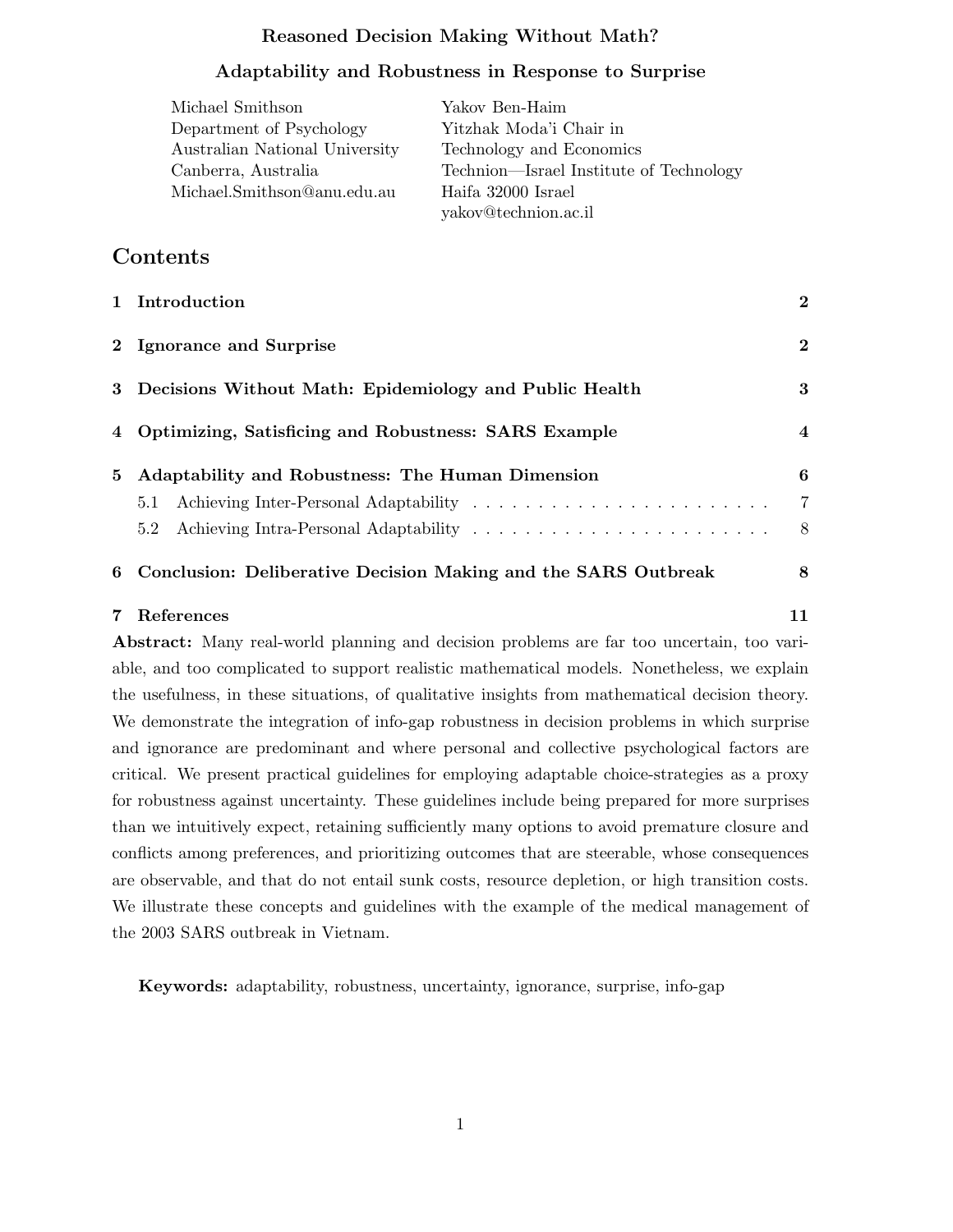# 1 Introduction

There are well-understood formal frameworks for decision making under risk, i.e., when we know all of the possible outcomes of our acts, and we know the probabilities of those outcomes conditional on our acts, and we know the quality or utility of each outcome. Under these conditions we can maximize a measure of quality (such as expected utility) and thereby optimize our choice of acts. An often unstated assumption here is that we know all of these things precisely, i.e., without error.

In the presence of error, maximization and optimization of outcomes may no longer be reliable. Nevertheless, frameworks such as info-gap theory, fuzzy logic and imprecise probability provide principled, mathematically-grounded methods for decision making when we have only vague estimates of probabilities and utilities.

However, what if we don't know probabilities or utilities or even all possible acts and outcomes? What constitutes reasoned decision-making when mathematics cannot be applied? What are "robust" or "adaptable" decisions? How to apply qualitative insights from mathematical decision theory, to situations without mathematical models?

We make the following claims about reasoned decisions without math.

- 1. In an open world, rich in undiscovered contingencies, we are ignorant of important aspects of the future. Under ignorance, prepare to be surprised (section 2). In section 3 we briefly describe severe uncertainties facing decision makers in epidemiology and public health.
- 2. Under severe uncertainty, optimizing the quality of the outcome is infeasible and unwise. Satisfying outcome requirements is better than attempting to optimize the outcomequality (section 4).
- 3. Adaptable choices allow innovation or improvisation as new information and understanding emerges. Adaptable or reversible choices are more robust than "locked-in" choices (provided the decision maker avoids indecision). More options are better than fewer, unless we become indecisive. Adaptability is a proxy for robustness against surprise and ignorance (section 5).

These ideas are evaluated in section 6 by discussing the 2003 SARS outbreak in Vietnam.

### 2 Ignorance and Surprise

We should consider surprises to be far more likely than our intuition tells us that they are. Experimental research demonstrates that human judges chronically under-estimate the likelihood of novel events. Even experts err in their domains of expertise.

The Catch-All Underestimation Bias  $(CAUB)$ ,<sup>(1)</sup> stipulates that if event categories are combined under a single super-set then the probability that people assign to the super-set typically is less than the sum of the probabilities assigned to the component categories (see also Tversky and Koehler<sup>(2)</sup>). For example, someone asked to estimate the probability that they will be delayed tomorrow will usually assign a lower number than the sum of the numbers they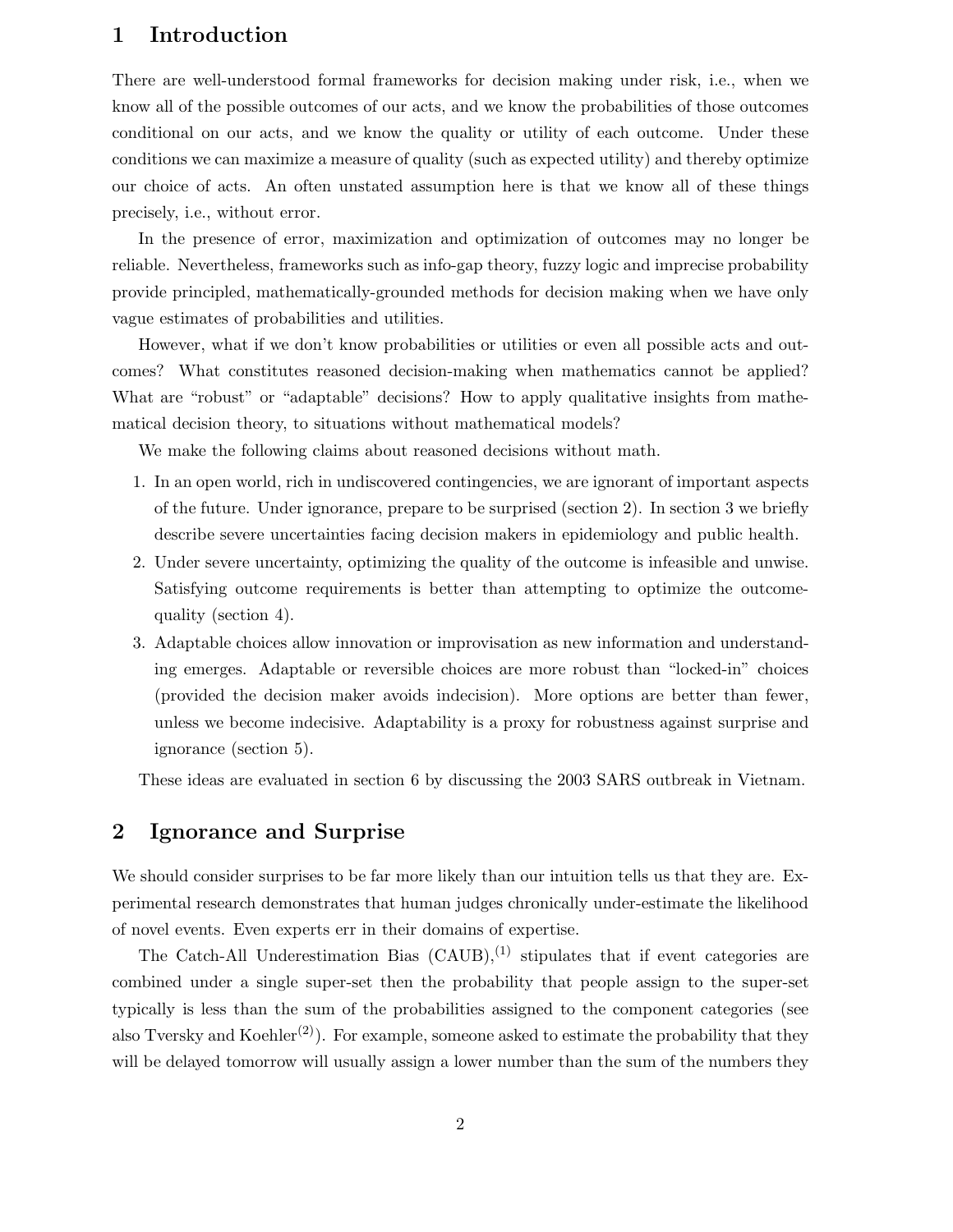would assign to the probabilities of being late to rise, delayed by traffic, distracted at lunch, etc. The super-set skips the details and thus ignores unanticipated and surprising events.

In addition to the CAUB, human judges are susceptible to "partition dependence". On grounds of insufficient reason, a probability of  $1/K$  is assigned to K mutually exclusive possible events when nothing is known about the likelihood of those events. Fox and Rottenstreich<sup>(3)</sup> demonstrated experimentally that subjective probability judgments are biased towards this prior probability distribution even given contrary evidence. Probability judgments are partition dependent in the sense that they are influenced by the value of  $K$  that people believe is applicable. The value of  $K$  is influenced by the agent's perceptions of possible events and ignores surprising or unanticipated categories.

Various methods can make an agent's intuitive probability of surprise larger and more realistic. First, exploit people's suggestibility regarding partitions, and explicitly include a "novel outcome" category. Second, detailed descriptions of unknowns will tend to increase the intuitive partitioning of novel events, thereby increasing the intuitive probability of surprise. Third, and conversely, less detailed descriptions of previously observed outcomes will tend to coarsen the partitioning of known events, thereby biasing people towards a lower total probability of encountering familiar events.

### 3 Decisions Without Math: Epidemiology and Public Health

Mathematical models can be quite useful in determining public health policy for prevention or control of epidemic disease. For instance, linear differential equations can predict the course of tuberculosis (TB) in a population.<sup>(4)</sup> Such models can be used to determine the fraction of new cases that must be detected, and of these, the fraction that must be successfully treated, in order to achieve specified long-term reduction of the disease in the population.

The value of mathematical models of epidemiological processes is limited by uncertainties. For instance, the population dynamics of TB is altered in conflicting and uncertain ways by the presence of HIV/AIDS. On the one hand, HIV/AIDS enhances the spread of TB by making individuals more vulnerable to infection. On the other hand, HIV/AIDS is a major cause of death and can thereby reduce the spread of TB. These conflicting tendencies make it challenging (though not impossible) to use quantitative epidemiological models of TB to formulate public health policy in the presence of HIV/AIDS. For instance, if prevention of HIV/AIDS is enhanced, existing TB models do not always provide clear indication of whether intervention against TB can be reduced or must be enhanced, and by how much. Nonetheless, the main features of the disease are understood, and existing TB models can be usefully employed by robustifying them against uncertainties resulting from HIV/AIDS.(5)

The situation with a new disease is quite different. Consider, for instance, the 2003 SARS outbreak in Vietnam, as described by  $Plant.(6)$  The infectious organism was unidentified and public health officials did not know the clinical course ("would everyone die?"), the mechanism of spread, the timing of recovery and infectiousness, and other elements that are crucial for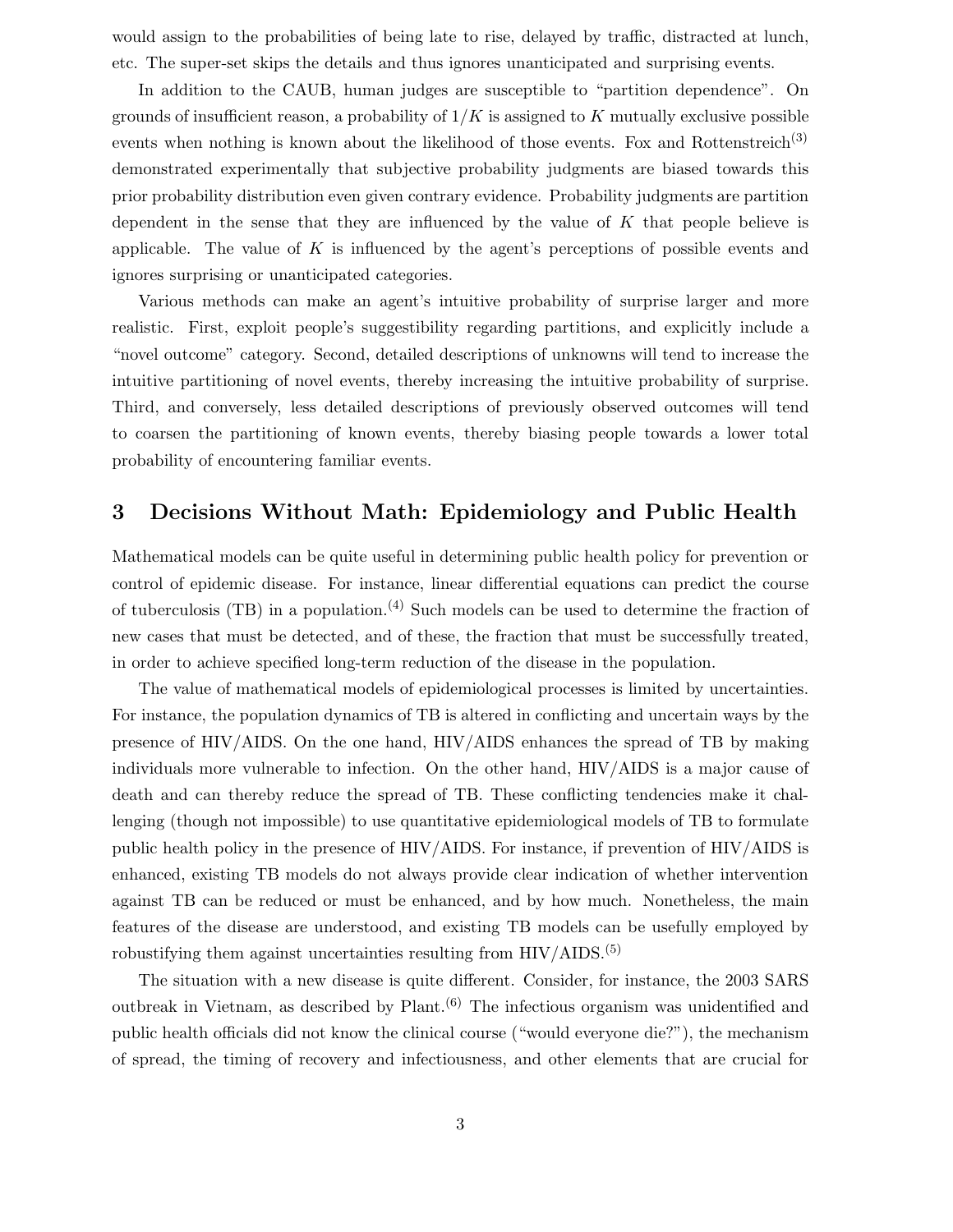disease management. As Plant writes: "Despite these unknowns, we had to make decisions who to admit to hospital, how to manage their clinical course and what to advise their relatives or the health staff looking after them." Mathematical models, as well as much requisite scientific knowledge, are unavailable when these decisions must be made.

### 4 Optimizing, Satisficing and Robustness: SARS Example

We will consider an example motivated by the discussion of SARS in section 3. A new and evidently highly contagious disease has caused a sharp rise of illness and a number of deaths in an economically and politically important city. The course of the disease, mechanisms of transmission, and severity are all very poorly known. A team of medical experts is tasked with containing the disease while not unduly disrupting daily life in the city and beyond. They must choose among several distinct actions. In simplified form, the team may need to choose between (1) complete travel prohibition to and from the city, (2) ten-day quarantine of all individuals before exiting the city, (3) ten-day quarantine of individuals exposed to symptomatic individuals before exiting the city, and (4) free entrance and exit. We will ignore the many other decisions that must be made.

Three sources of uncertainties can be identified. First, the degree of similarity to known diseases is highly uncertain. In the present case, the infecting organism has not been identified and its medical characteristics are hardly known. Second, the degree of disruption resulting from each of the 4 available actions is uncertain and depends on whose travel is restricted, and for how long, and on the extent to which electronic communications can replace travel for maintaining economic and political activity. Third, the relative importance of, and interdependence between, control of the disease and disruption of daily life, are both difficult to assess.

Using judgment based on experience, the team is able to make rough predictions of epidemiological, economic and political impacts of each of the 4 interventions. However, it is clear to the team that these predictions could be substantially wrong: either better or worse than subsequent real outcomes.

This realization—that predictions are highly unreliable—leads the team to its **first method**ological conclusion: Prioritizing the interventions based on their predicted outcomes is highly unreliable. As an example, suppose that complete travel prohibition is predicted to have a better overall outcome than, say, quarantine of exposed individuals. Because the predictions are highly uncertain it might well be that quarantine is more propitious than expected, and that complete closure more pernicious than predicted. The quality of the actual future outcomes may in fact be ranked in the reverse order from the predictions. Due to the severe uncertainties that accompany the available understanding, we can have little confidence that the putative ranking is accurate. Consequently, complete closure cannot be reliably preferred over quarantine.

How should the team rank the action-alternatives, if not with predictions based on the best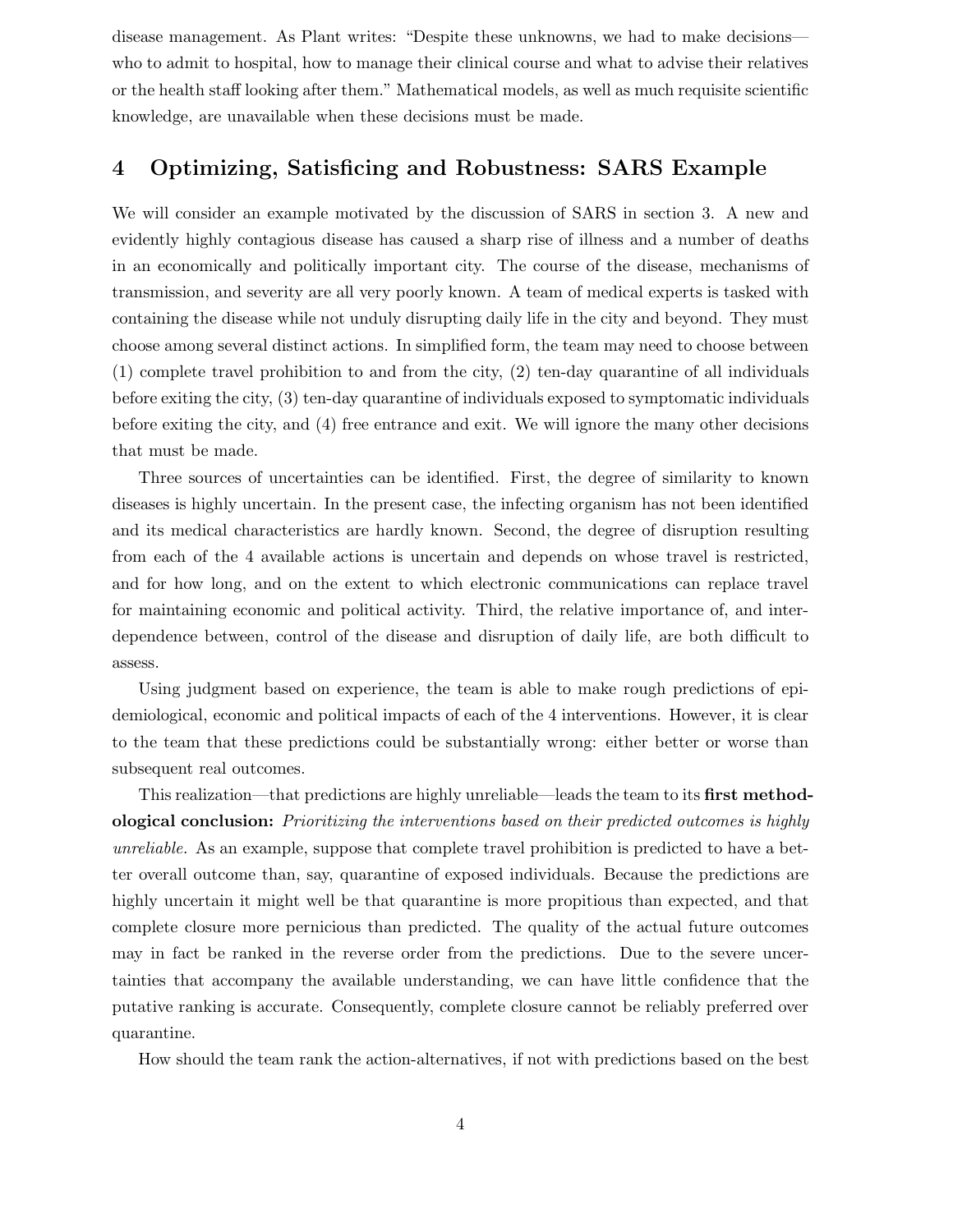available knowledge? The answer to this question depends on the second methodological conclusion: the quality of outcome that can be guaranteed gets worse as the level of uncertainty rises. We explain this as follows.

Let  $A_i$  denote one of the available actions that the medical team could choose. Our best understanding predicts an outcome of implementing this action, which we will refer to as the putative prediction for action  $A_i$ . Suppose we err at most just a little: our information and understanding are at most just a little bit uncertain. What is the worst outcome that could happen with  $A_i$ ? If the worst were to happen (assuming we err just a little) the outcome would be a little bit worse than the putative prediction.

Now suppose we err a bit more (we face slightly larger epistemic uncertainty). The worst outcome with  $A_i$  is poorer than before. As we consider greater level of error, the worst that could result from action  $A_i$  gets worse. The worst than could happen (or equivalently, the best that can be guaranteed) gets worse as the horizon of uncertainty increases. This is the trade off between guaranteed outcome and uncertainty.

We must now introduce the idea of robustness to uncertainty, and this hinges on the idea of acceptable outcomes. Our discussion of robustness is framed in the context of info-gap decision theory.(8)

The medical team is charged with containing the disease and with not disrupting daily life. In a world with perfect information and understanding the disease would be eradicated with minimal adverse impact. The team is too realistic to demand any such wonderful outcome. However, they (or other authorities) are able to make judgments of the lowest degree of disease containment and the greatest social disruption that are acceptable. There may be different combinations of containment and disruption that are acceptable, and these judgments themselves may be uncertain.

The robustness to uncertainty of an intervention,  $A_i$ , is the greatest level of uncertainty at which an acceptable outcome is guaranteed. If an action is putatively unacceptable, then it has no robustness to uncertainty because an acceptable outcome cannot be guaranteed at any level of uncertainty.

Let us suppose that available action  $A_i$  is putatively acceptable. As we have explained, the worst that could occur as a result of action  $A_i$  gets progressively worse as the level of uncertainty increases. The worst possible outcome with  $A_i$  crosses the threshold from acceptable to unacceptable at some level of uncertainty. This level is the robustness to uncertainty of action  $A_i$ .

Combining the trade off between guaranteed outcome and level of uncertainty, with the ideas of robustness and acceptable outcome, leads us to the third methodological conclusion: available actions should be prioritized according to their robustness against uncertainty for achieving acceptable outcomes. The medical team should prefer action  $A_i$  over  $A_j$  if  $A_i$  is more robust than  $A_j$  for achieving an acceptable outcome. The most robust action will lead to an acceptable outcome over the widest range of deviation of future reality from current understanding. This methodological conclusion asserts that the medical team should choose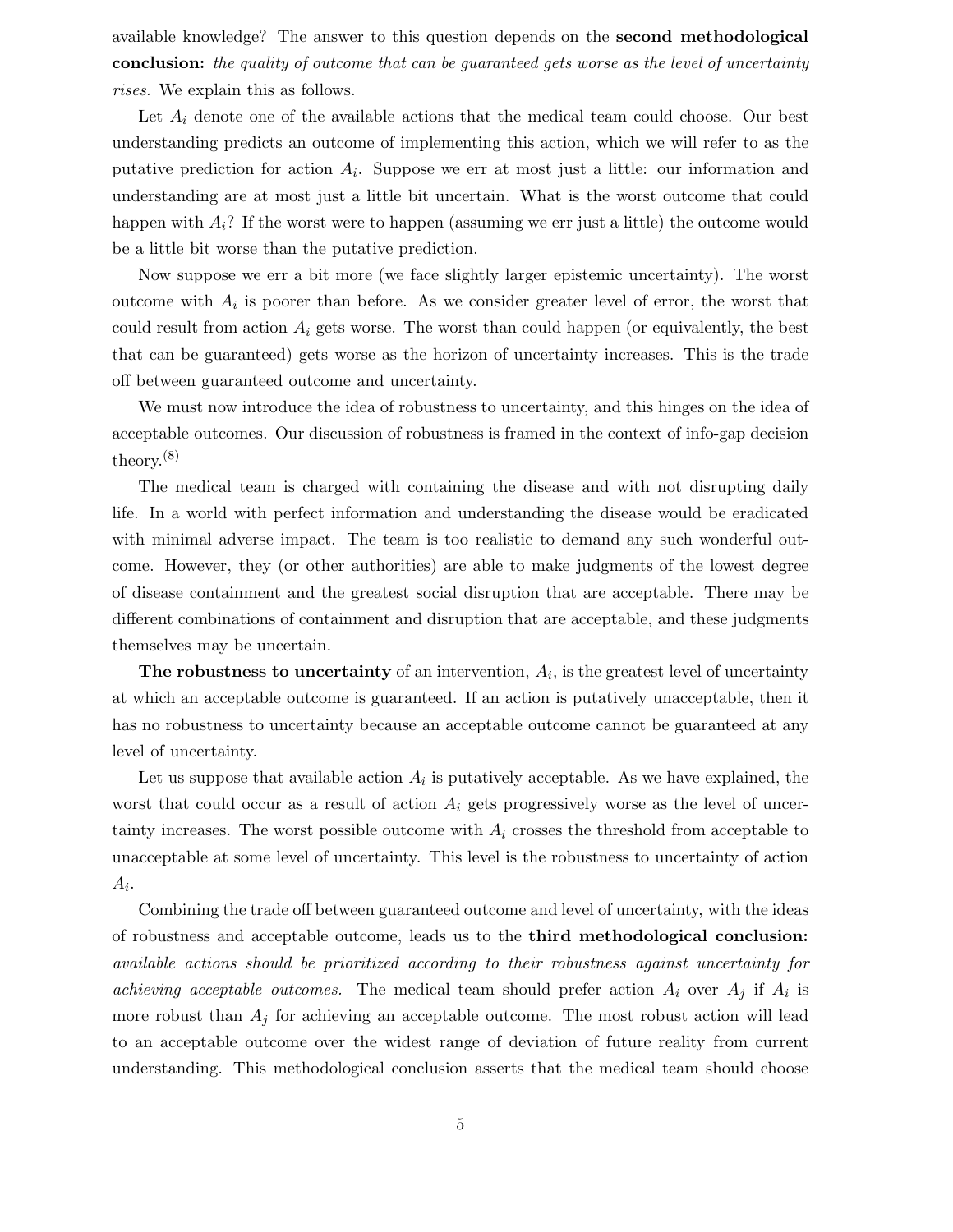the action that will satisfy the outcome requirements as robustly as possible. This is called robust satisficing. What is optimized is robustness against surprise, rather than optimizing the substantive outcome. Robustness is an attribute of an action but it is not an outcome of substantive importance like disease eradication or economic and political functionality.

The most robust action may, or may not, be the putatively optimal action. The action that is predicted to be best may, or may not, be the most robust for achieving an acceptable outcome. Prioritizing the actions based on their robustness for satisfying the outcome requirements, may not agree with prioritizing based on predicted outcomes. Optimizing substantive outcomes based on the best available knowledge, and robustly satisfying outcome requirements, are conceptually different decision strategies that may lead to different decisions, as we now illustrate.

There are two situations in which robust satisficing and outcome optimizing are operationally the same. If the putatively best action is also the least uncertain, then its trade off between quality and uncertainty is least severe. It will then be more robust than any other available action at any level of required outcome. In this case, the robust satisficing and outcome optimizing strategies will agree on the decision, though for different reasons.

Robust satisficing and outcome optimizing also lead to the same decision if the required outcome is extremely demanding. In this case, only the putatively optimal action has any robustness at all for satisfying the outcome requirement. Once again the robust satisficer and the putative optimizer agree on the decision, though for different reasons.

Outcome optimizing and robust satisficing lead to different decisions if the putative optimum is more uncertain than an alternative and if the outcome requirement is not too demanding. In this case, due to the trade off between guaranteed outcome and uncertainty, the putative optimum could be the less robust alternative. This is common when the putative optimum exploits an innovative technology which, because it's new, is less well understood than more familiar alternatives.(9)

The robust satisficing decision strategy is advantageous when facing severe uncertainty. In the next section we ask: how can one make the judgments needed for implementing this strategy, without mathematical analysis?

## 5 Adaptability and Robustness: The Human Dimension

We defined robustness-to-uncertainty, of an intervention, as the greatest level of uncertainty at which an acceptable outcome is guaranteed. Under extreme uncertainty it may be impossible to quantify robustness or levels of uncertainty, and it may also be impossible to ascertain when an acceptable outcome is guaranteed. Nevertheless, a decision maker's ability to adapt—to revise, reverse or correct earlier actions—is a plausible proxy for robustness against surprise and ignorance. Adaptability enables the decision maker to persist in the pursuit of specified goals despite ignorance and in response to surprise and the discovery of error.

Our argument in this section is that the feasibility of deliberative—rather than computa-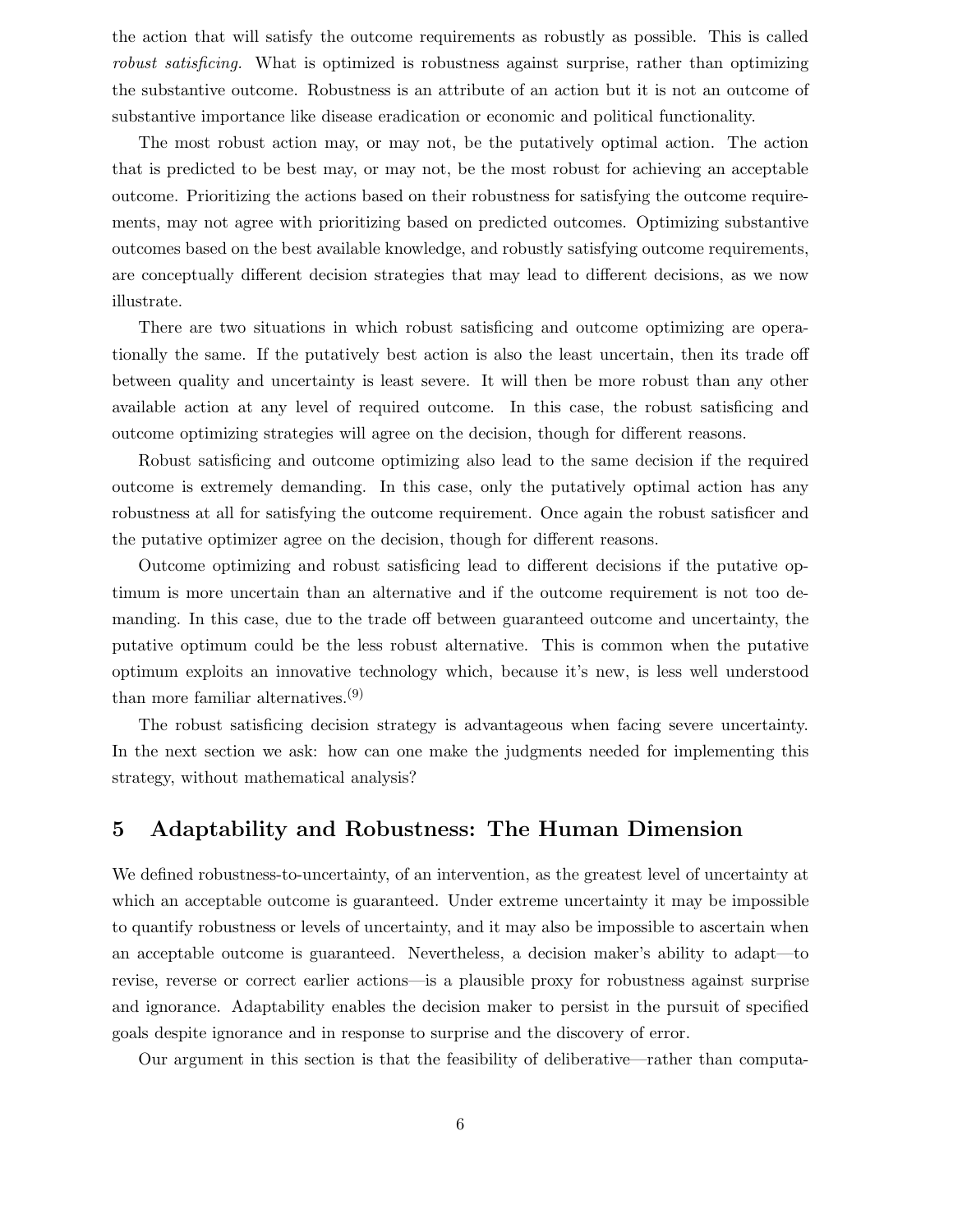tional—implementation of robust satisficing hinges on the successful facilitation of adaptability. Adaptability must be achieved in response to both personal and inter-personal uncertainties.

#### 5.1 Achieving Inter-Personal Adaptability

Important decisions often are made in social contexts. Likewise, decision makers have psychological natures that must be accounted for in enhancing adaptability.

Decision-related consequences arising from other people typically pertain to issues of accountability, exploitation, and, of course, negative or positive responses to decisions. Tetlock $(10)$ discusses three adaptive imperatives. First, decision makers must cope with accountability demands from others in their networks or groups. These settings stipulate who must answer to whom, for what, and by what rules. Second, the decision maker must be able to exert social influence, to impose accountability demands on others who might otherwise exploit the decision maker (and others) without contributing their fair share or respecting other important social norms. Third, the decision maker must retain a moral compass, i.e., to be able to believe that the prevailing accountability norms and social influence measures are not immoral but instead legitimated by an authority that transcends accidents or whims of dominant persons or groups.

Accountability, social influence, and legitimation usually are achieved and enforced by means of policies, laws, contracts, and related practices that contribute to what may be called "assurance". Unfortunately for decision makers who wish to keep options open in the pursuit of robustness, assurance eliminates options in the name of predictability and control. Elimination of options is the essence of bureaucratic regulation, and is one way of reducing uncertainty. However, by impeding adaptability, bureaucratic regulation loses robustness against either surprises from the physical world or resistance from those people being regulated.

Decision makers can avoid restrictive regulations and accountability demands by subverting them via secrecy, avoiding accountability by evading the imposition of measurable outcomes or specified goals (e.g.  $Moore<sup>(11)</sup>$  on politicians' decisional practices), and disguising illicit practices as legitimate. This coping style also is seen at the group or organizational level, as described in Goffman'swork on organizational "back-stage" operations<sup>(12)</sup> and March and Olsen's garbage-can model of group decision making. $(13)$  Goffman documented the necessity of informal operations and arrangements in order for members to perform their organizational roles. In the garbage can model, organizational decision making not only often is subterranean but also post-hoc, in the sense that the problem for which a choice is supposed to be a "solution" will be defined only after the choice has been made. Moral qualms about secrecy and disinformation aside, neither of these practices are robust against the potential reactions of other stakeholders.

An alternative way of keeping options open while dealing with social requirements is to build relationships and networks based on trust instead of assurance. Trust-based relationships obviate accountability to some extent because trust precludes intense surveillance of an entrusted party by the trusting party. Likewise, mutual trust entrains mutual social influence via interdependence, thereby eliminating the need for social control practices that insure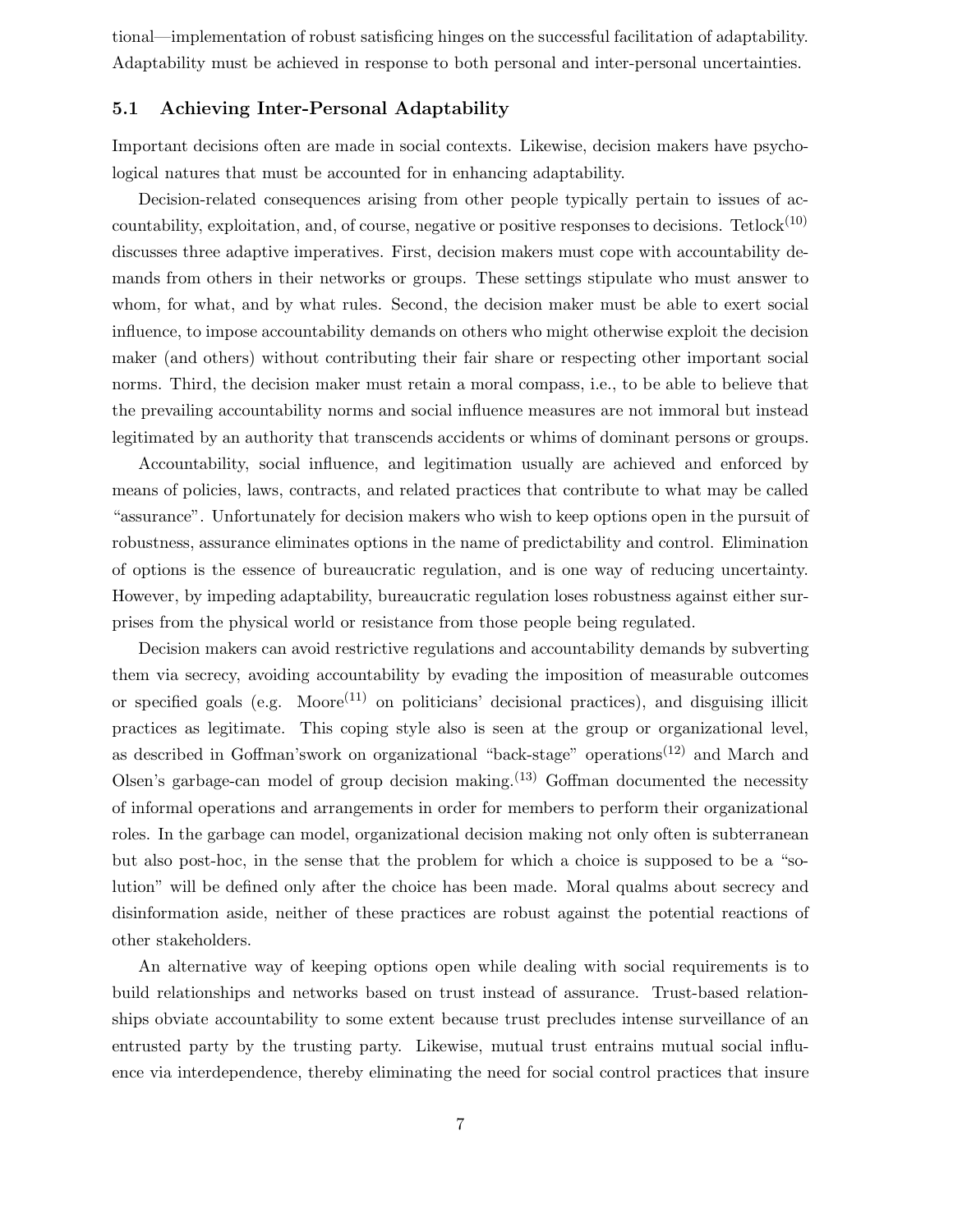against exploitation. Some risk theorists, e.g. Kasperson,  $(14)$  claim that when uncertainties loom large, trust is important for decision making and getting things done.

#### 5.2 Achieving Intra-Personal Adaptability

We now consider the psychology of the decision maker. Decision-related surprises arising from the decision maker often involve changes in the decision maker's beliefs, preferences, or criteria for decision making. Decision makers can enhance their own robustness against these uncertainties by keeping options open. Two issues are central: avoiding incompatible preferences and decisional criteria, and avoiding indecision. The first is an example of the benefits of multiple alternatives and the second is an example of the risks therein.

Increasing the number of alternatives can resolve incompatible preferences and decisional criteria by providing intermediate options. $(15,16)$ 

However, the presence of multiple alternatives may increase the likelihood of indecisiveness. Indecision is a potential threat to adaptability and robustness. Nonetheless, the risk of indecision is enhanced only by particular kinds of choice sets and decisional conditions.

There are two kinds of indecision: Decision aversion and decision obsession.<sup>(17)</sup> Decision aversion (DA) is a disposition to avoid undertaking decisions altogether, and may be driven by decisional costs or difficulty, anticipated emotions such as regrets, and anticipatory emotions such as dread or depression. Decision obsession (DO) is a tendency to ruminate excessively about a decision, thereby impeding it. DO includes "paralysis by analysis" and may be driven by accountability requirements, need for self-justification, or perceived magnitude or importance of consequences. Thus, DO usually results in decisions being delayed or revisited many times, whereas DA results in failures to initiate the decision making process at all. There is extensive literature on the factors that can increase DA or  $DO.$ <sup>(18,19,20)</sup>

# 6 Conclusion: Deliberative Decision Making and the SARS Outbreak

We will conclude by engaging in a dialog between the main points of the paper and a casestudy. Plant's description<sup>(6)</sup> of her team's experiences during the SARS outbreak in Vietnam is sufficiently detailed that we can examine it for instances of our recommendations or, on the other hand, decisional tactics or strategies that we did not cover.

In section 2 we link ignorance with surprise and recommend ways for decision makers to prepare themselves for surprises. The greatest challenge of severe uncertainty is that its identity is unknown. In the SARS example this is illustrated by the medical team not knowing all of the decisions that they will have to make. For instance "If a woman has SARS, should her husband be allowed to serve food in his restaurant?" $(6,p.48)$  The SARS case demonstrates the importance of characterizing the uncertain quantities while combating the tendency to under-estimate the likelihood of surprises.

In section 4 we highlighted three methodological points regarding decision making. Our first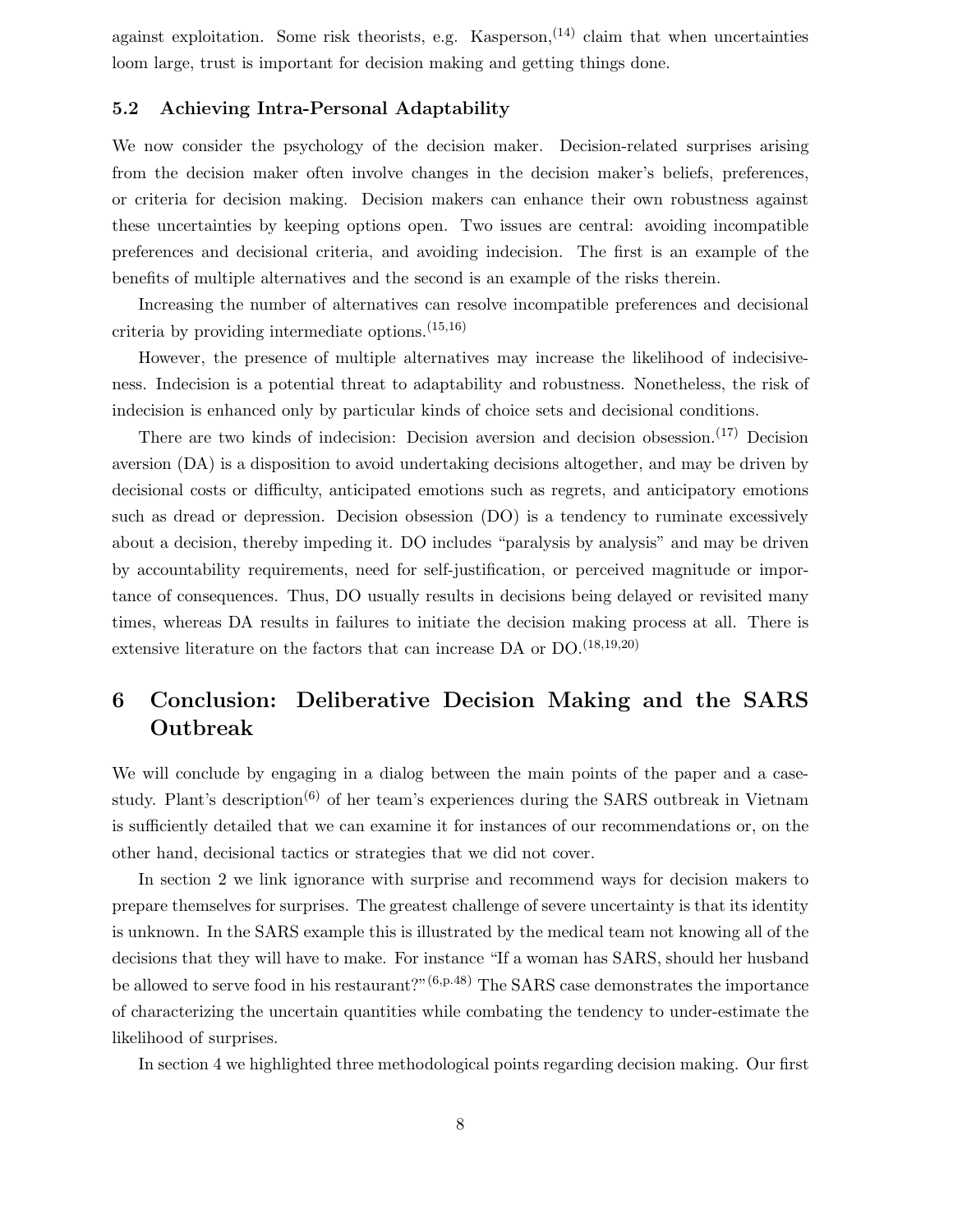conclusion was that predicted outcomes are highly unreliable, with the implication that these predictions, per se, should not be used to select an action. Second, we explained the trade off between the level of uncertainty and the quality of an outcome that can be guaranteed. Finally, combining the first two points, we concluded that alternatives should be prioritized according to their robustness against uncertainty in achieving acceptable outcomes. In short, we advocated robust satisficing rather than optimizing the outcome. Plant refers to an idea somewhat related to the idea of satisficing when she describes her responses to questions from the public as being "as good as I could manage in a changing state of understanding about the outbreak".(6,p.52)

Plant does not refer to robustness per se, but mentions on several occasions that her team based many early decisions on assuming that SARS was a virus and treated it as similar to other viruses.<sup> $(6,p.49)$ </sup> The use of analogs between new unknown phenomena and previous experience is commonplace, especially for decision making in complex dynamic environments,<sup> $(21)$ </sup> but its robustness to uncertainty is debatable. The high uncertainty of analogical reasoning motivates the strategy of learning and adapting, as the SARS team did very explicitly. The SARS team had to gather more information (including surprises) to resolve the issue of when to "think outside the box" or to continue reasoning analogically from past experience. Plant also indicates an adaptive approach to resolving uncertainties, saying that questions about why the outbreak occurred and possible health system failures had to await the identification of the virus, inventing a test for it and determining its modes of transmission.

Recommendations for adaptable decision alternatives are:

- 1. Leave desirable options open rather than prematurely closing them off.
- 2. Retain sufficiently many alternatives to avoid conflicts between outcome preferences and for choosing between alternatives.
- 3. Prioritize reversible or steerable options over irrevocable ones.
- 4. Prioritize options that do not require sunk costs, resource depletion, or high transition costs.
- 5. Where possible, ensure that decision outcomes are observable. Monitor and learn from outcomes.

Plant's account directly refers to item 5. and implicitly to 1. and 3. Although the team began by acting on assumptions about SARS, they quickly moved to testing those assumptions: "Even before we had blood tests, we were planning studies to determine how many people were infected with the virus but had no symptoms, and how many people the average sick person infected, to name just two areas of interest".<sup> $(6,p.49)$ </sup> Thus, a major proportion of the team's resources and time were devoted to obtaining new information. Implicit is the recognition that treatment decisions and policies had to be malleable as new information came in, and that other options might need to be kept open. The team also was aware that new information might not immediately resolve uncertainties and could even generate new ones: "Even as information accumulates, we may still not know how to interpret that information. Does the [newly obtained] fact that SARS virus can no longer be detected in respiratory secretions mean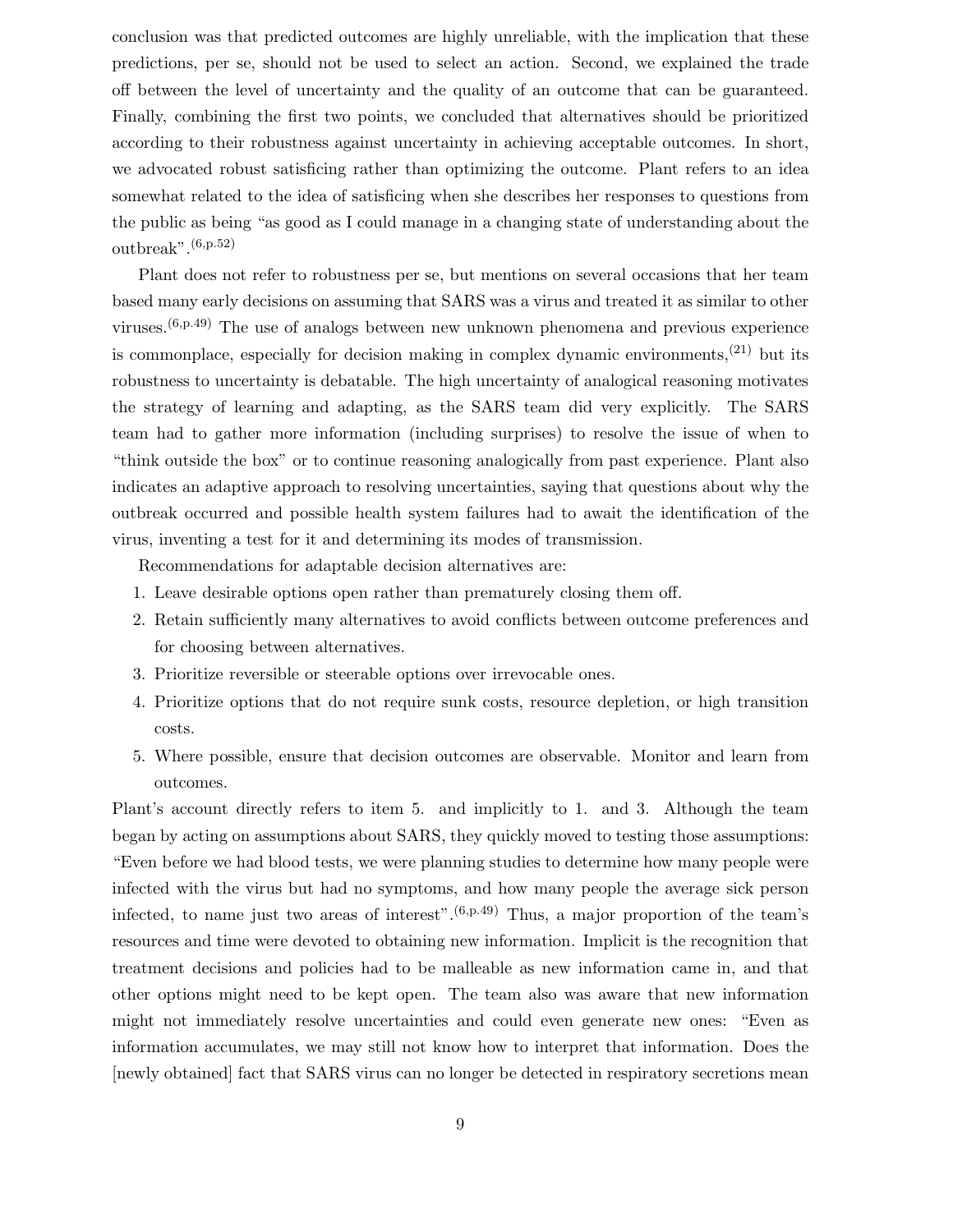that the person is no longer infectious? Does the [new] fact that SARS virus can be detected in faeces mean that the person is infectious?" $(6,p.49)$ 

Other examples of how additional information could add to uncertainty are found in postepidemic accounts such as Johnston and Conly.<sup> $(7)$ </sup> They noted that while the majority of data indicated contagion by droplet and contact, at least two clusters of cases suggested the possibility of airborne spread. They also observed that hospital and health-care worker experiences and risks outside of Vietnam often diverged substantially from the Vietnam experience, thereby casting doubt on some of the initial conclusions about how to manage risks to health-care workers.

Section 5 also emphasizes the importance of uncertainties stemming from psychological and social sources. Plant discusses this issue at length, noting that "Perhaps the most challenging part of uncertainty is in dealing with the human side of uncertainty and its resultant anxiety." $(6,p.49)$  Anxiety arising from unknowns is a key concern for her, because in her view it is chiefly responsible for the variety of dysfunctional or irrelevant ways of coping with the outbreak that she describes.(6,pp.49−51) A few of the coping styles in her list correspond to our descriptions of decision aversion and decision obsession, both of which are types of indecision. We recognize that anxiety is likely to be a major concern for decision makers under extreme uncertainty and pressure. However, our discussion of indecision focused on factors contributing to the difficulty of selecting among alternatives, and a full discussion of ways of dealing with anxiety is beyond our scope. Nevertheless, our recommendations of ways to decrease selection difficulty would decrease anxiety as a byproduct.

The material in section 5 on inter-personal adaptability emphasized the benefits of building trust-based relationships where possible, preventing reactance by avoiding unnecessary regulations or restrictions, and seeking input from stakeholders with diverse viewpoints. In addition to managing the SARS team, Plant's role as team leader included liaising with the Ministry of Health, consulate staff at several embassies, international agencies, and the Vietnamese press. She refers to the importance of trust in establishing effective links with key stakeholders, i.e., leaders, spokespeople and media. A key point here is the rapidity with which these links needed to be made in order to head off the potential impact of rumors or misinformation. An absence of trust would have made that impossible.

Plant makes a pertinent observation about the desirability of diverse inputs:

Ten years ago the call would have been for epidemiologists, clinicians and perhaps laboratory people. Now a typical team will consist of two epidemiologists, one social mobiliser (to deal with issues around the response such as working with communication via local leaders, radio stations etc.) and two medical anthropologists. This change reflects our current knowledge in dealing with an outbreak, namely that it is important to recognise the framework within which the affected population operates . . . A person such as a medical anthropologist would, of course, provide a different view of the outbreak and the issues that were uncertain (and their management) from mine". $^{(6,p.46)}$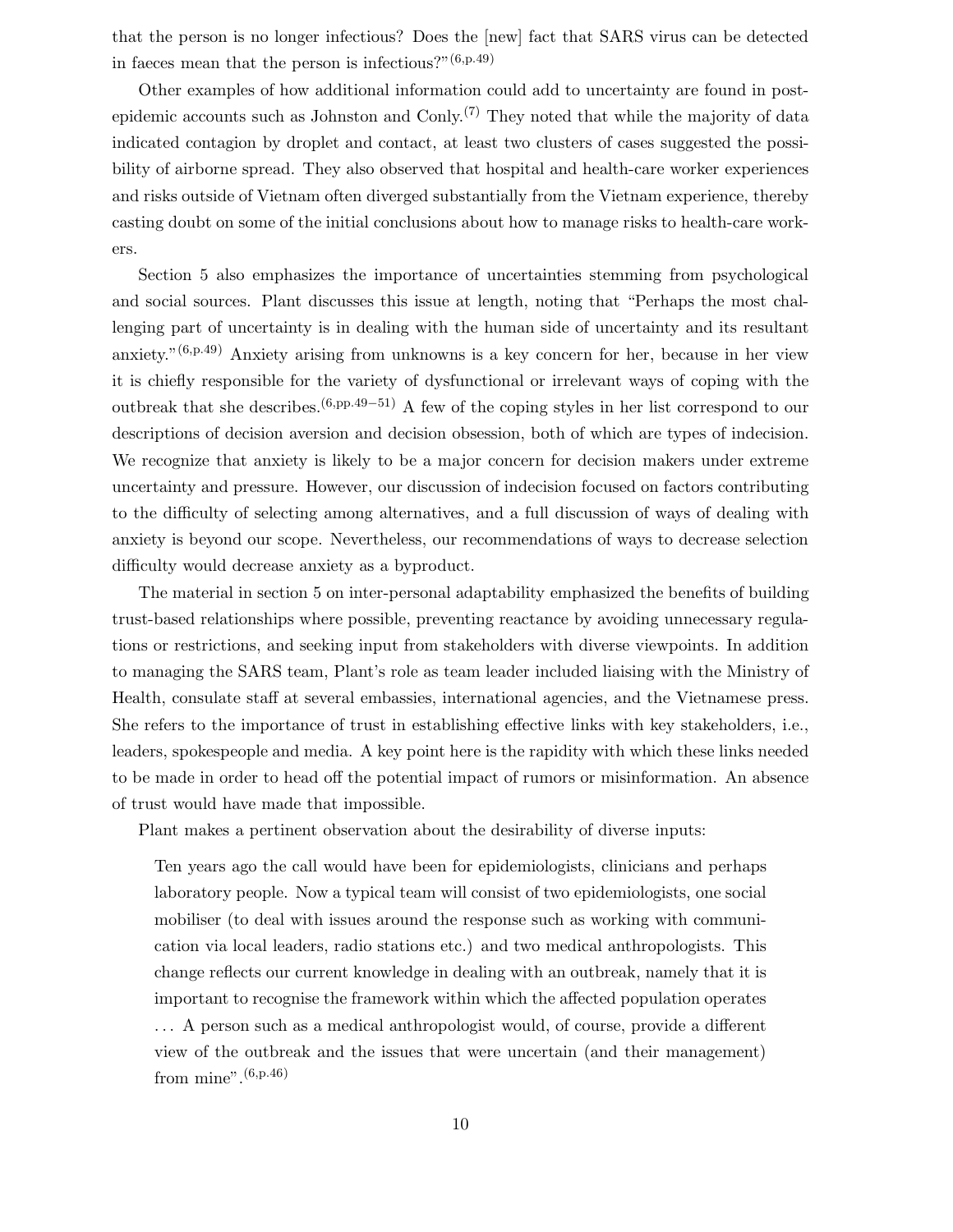This last sentence is interesting for its observation that different stakeholders may not only know different things, but also may have different views about the unknowns. Under extreme uncertainty, diverse inputs about the nature of the unknowns may be one of the most important correctives to a decision maker's initial appraisal of a problem and its prospects.

Decisions under uncertainty arise in every domain of human activity, and mathematical analysis is often applicable. There are, however, important situations in which information and understanding are insufficient to realistically and responsibly support mathematical analysis. Nonetheless, qualitative insights from quantitative decision theory are still relevant. Difficult judgments remain to be made, and a "language barrier" between the mathematical analysts and the decision makers in qualitative domains must be crossed. Resolving these difficulties is as important as the decisions themselves. Furthermore, the nature of the uncertainties and methods for dealing with them are changed by the absence of mathematics. Uncertainty about the physical world becomes in large measure a human uncertainty that must be managed through inter- and intra-personal adaptability.

### 7 References

- 1. Fischhoff, B., P. Slovic, and S. Lichtenstein. 1978. Fault trees: Sensitivity of estimated failure probabilities to problem representation. Journal of Experimental Psychology: Human Perception Performance, 4: 330–344.
- 2. Tversky, A. and D. Koehler. 1994, Support theory: A nonextensional representation of subjective probability. Psychological Review, 101: 547–567.
- 3. Fox, C. R. and Y. Rottenstreich. 2003. Partition priming in judgment under uncertainty. Psychological Science, 13: 195–200.
- 4. Murray CJL and JA Salomon, 1998, Modeling the impact of global tuberculosis control strategies. Proc Natl Acad Sci USA, 95: 13881–13886.
- 5. Ben-Haim, Yakov, Nicola M. Zetola and Clifford Dacso, 2012, Info-Gap Management of Public Health Policy for TB with HIV-Prevalence, BMC Public Health, 12: 1091.
- 6. Plant, Aileen J., 2008, When action can't wait: Investigating infectious disease outbreaks, in Bammer and Smithson, 2008, op. cit., pp45–54.
- 7. Johnston, L.N. and J.M.Conly, 2004, Severe acute respiratory syndrome: What have we learned two years later? The Canadian Journal of Infectious Diseases and Medical Microbiology, 15: 309–312.
- 8. Ben-Haim, Yakov, 2006, Info-Gap Decision Theory: Decisions Under Severe Uncertainty, 2nd edition, Academic Press, London.
- 9. Ben-Haim, Yakov, Craig D. Osteen and L. Joe Moffitt, 2013, Policy Dilemma of Innovation: An Info-Gap Approach, Ecological Economics, 85: 130–138.
- 10. Tetlock, P.E. 2002, Social functionalist frameworks for judgment and choice: Intuitive politicians, theologians, and prosecutors. Psychological Review, 109: 451–471.